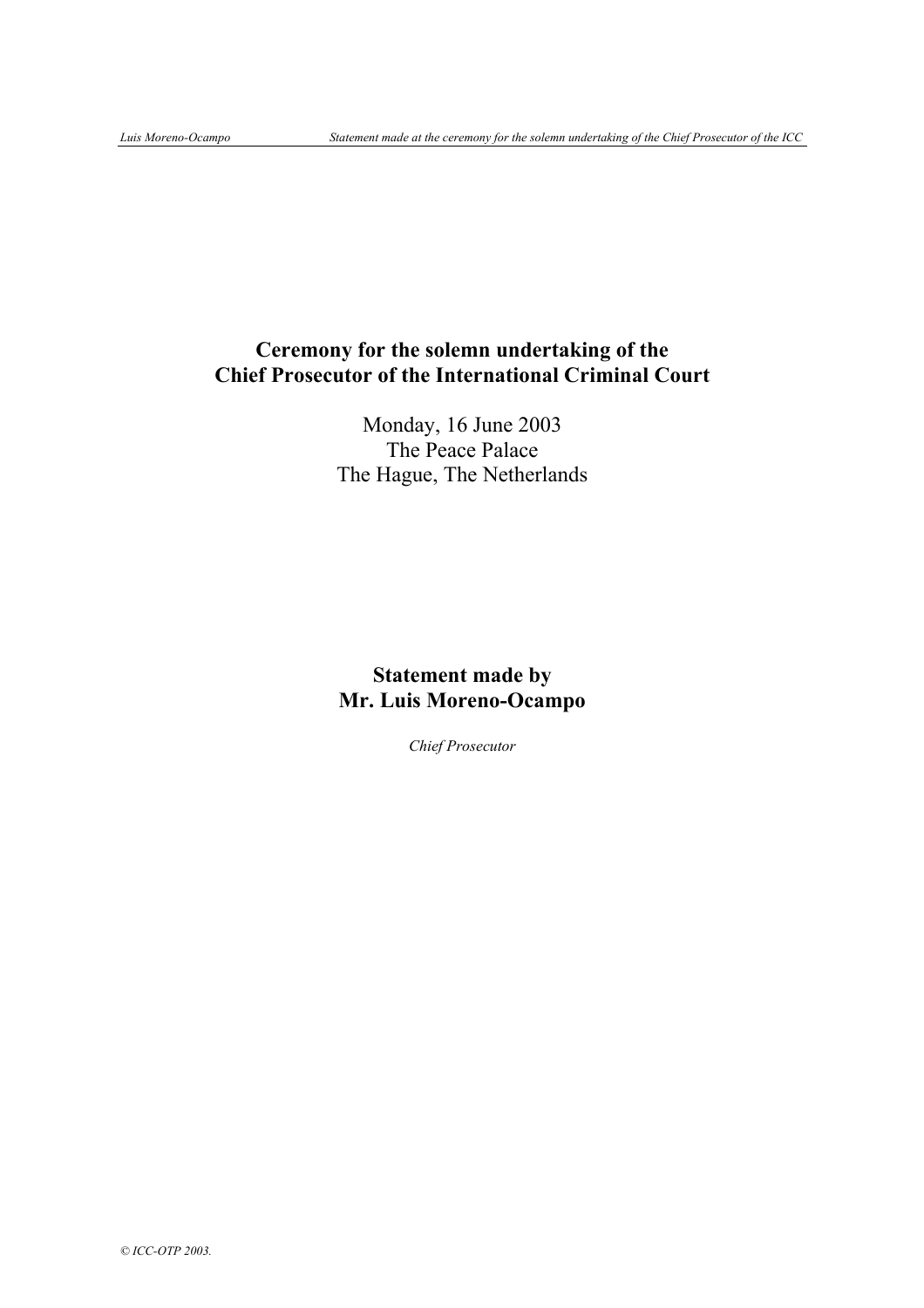Your Royal Highness Mr. President of the International Criminal Court Mr. President of the Assembly of States Parties Ladies and Gentlemen:

It is a great privilege to join, as Prosecutor, such a distinguished group of judges selected among candidates from all over the world.

Our common mission is to ensure that the most serious crimes of concern to humanity are investigated and punished thus contributing to the protection of millions of individuals. In my opinion, there could not be a more noble or important task for a lawyer.

It is a privilege and a great responsibility.

There are so many divergent interests in the world today that there is not even consensus about the basic goal of punishing genocide. An international criminal court totally independent and impartial brings hope, but at the same time raises reasonable fears and misunderstandings.

If our role is not adequately fulfilled, if we destroy the hopes and increase the misunderstandings, not only will we have failed as individuals but we also will have wasted the efforts of more than a century and destroyed an institution essential to global peace.

To face this challenge, the Office of the Prosecutor will undertake a participatory dialogue both in the policy-setting process and in the actual implementation of its policies. This process will start tomorrow with the first public hearing of the Office to discuss the policies and regulations, and will continue through further meetings and informal consultations.

During the implementation of the policies we will continue our communication and interaction with all persons concerned, from the States Parties to non-parties, from multilateral organisations to non-governmental organisations, universities and the business sector.

If I may quote from on of your statements in the past, Mr. President, there seems to be a paradox: the ICC is independent and interdependent at the same time. It cannot act alone. It will achieve efficiency only if it works closely with other members of the international community.

#### Mr. President,

For that reason States Parties will necessarily continue to play an active role so that the court can enhance the wide support that it enjoys today and achieve universal participation.

In this connection I would like to express recognition to States Parties for having allowed humankind to take a step that will put further distance between humanity and massive violence. At the same time I would request that the States Parties continue to follow the long road ahead towards the consolidation of the International Criminal Court.

I do not want to miss the opportunity to thank the President of the Assembly of States Parties for his efficient and skilful leadership. We will need his support in the future.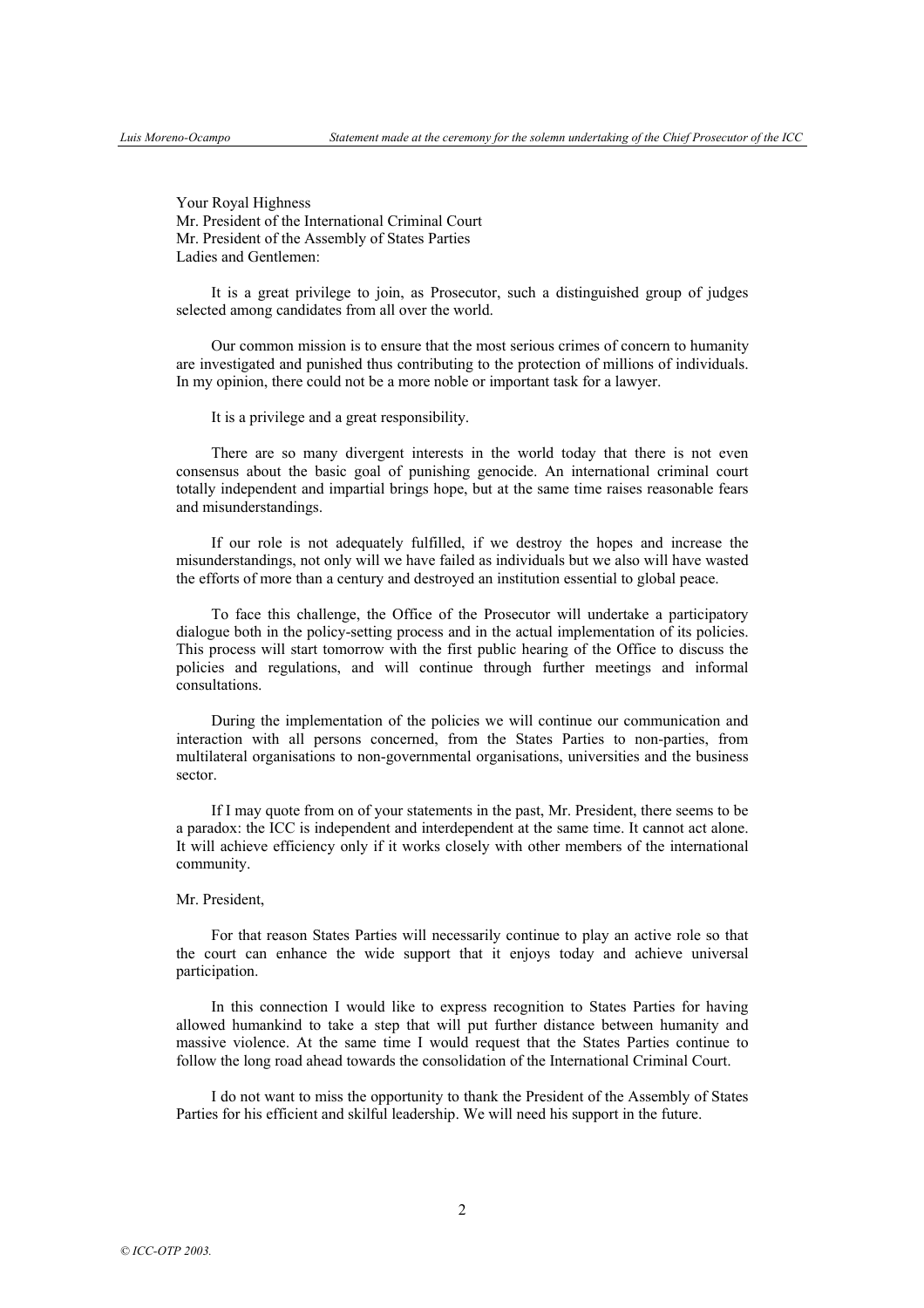#### Mr. President,

Participation and inclusion are demanded by the complementary nature of the court.

The Court is complementary to national systems. This means that whenever there is genuine State action, the court cannot and will not intervene.

But States not only have the right, but also the primary responsibility to prevent, control and prosecute atrocities. Complementarity protects national sovereignty and at the same time promotes state action.

The effectiveness of the International Criminal Court should not be measured by the number of cases that reach it. On the contrary, complementarity implies that the absence of trials before this Court, as a consequence of the regular functioning of national institutions, would be a major success.

For this reason, the first task of the Office of the Prosecutor will be to establish links with prosecutors and judges from all over the world.

They continue to bear primary responsibility for investigating and prosecuting the crimes within the jurisdiction of the Court, and we are confident that they will make every effort to carry out their duties.

We wish to interact with them in order to establish a network of national and international prosecutors who will co-operate with each other and develop the ability to function together.

We express our recognition for all efforts made at the international level to combat impunity since Nuremberg. We will learn from them as well as from the prosecutors and judges of national jurisdictions who have investigated and punished the perpetrators of massive crimes.

It is our wish to work with our colleagues from around the world and learn from their experiences and best practices.

At the International Criminal Court we have the opportunity, the authority and the resources to organise the Office of the Prosecutor with the highest level of professionalism. In selecting the staff, the Office of the Prosecutor will seek to choose the best possible candidates from all over the world.

### Mr. President,

The Statute of Rome and the creation of the Court would not have been possible without the work of the non-governmental organisations, under the co-ordination of the coalition. Together with the like-minded States, they shared the vision, and at the same time they managed to fight for essential principles and to harmonise divergent interests.

Never before have I witnessed within the NGO community such efficiency and ability to organise and collaborate. The Office of the Prosecutor needs to maintain the same level of interaction with civil society, through a policy of ongoing open dialogue which will be established.